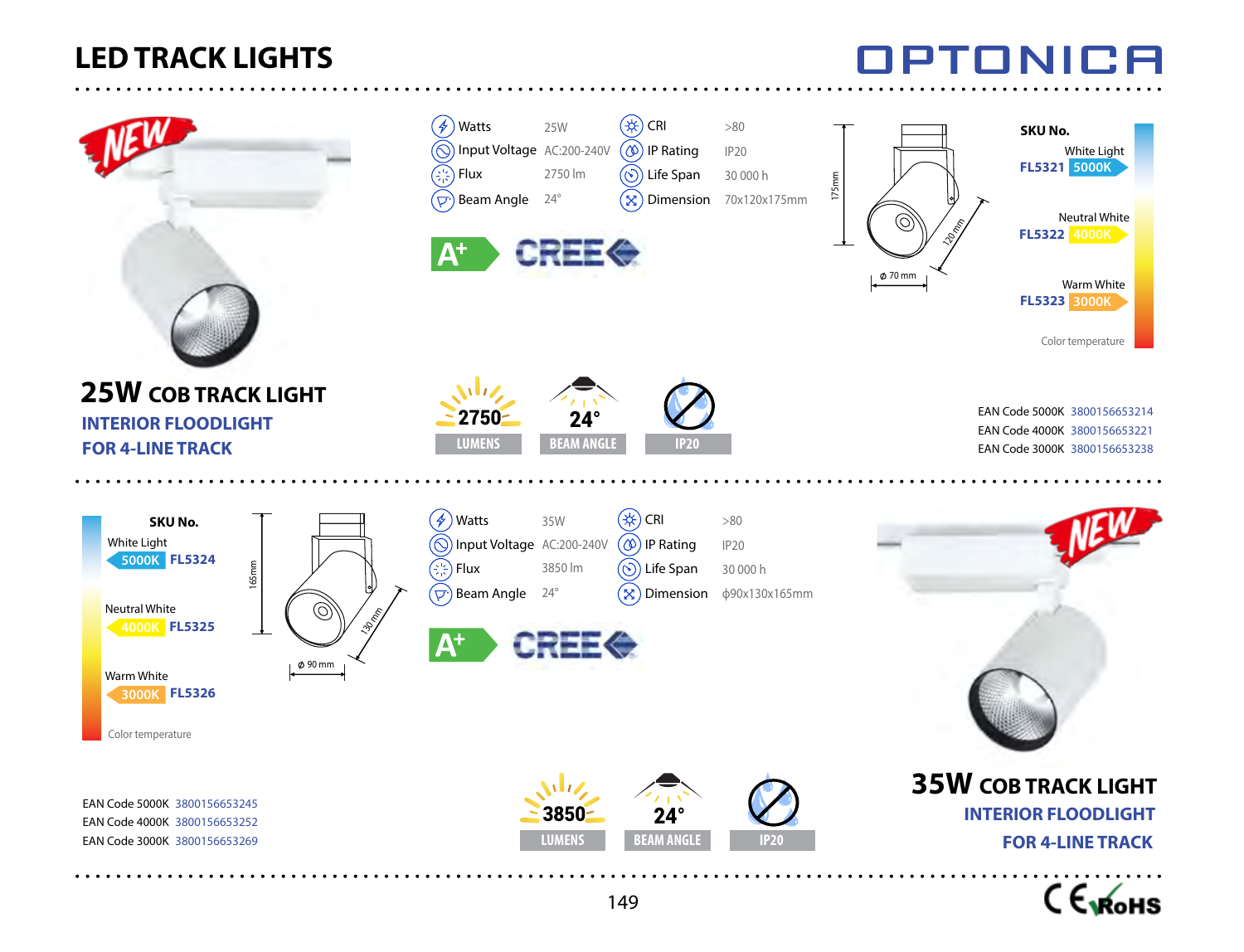

. . . . . . . . . . . . . . . . .

|                                                                                                                                                                   | $\mathscr{F}$<br>Watts<br>$(\bigcirc)$<br>ديم)<br>رقماني<br>Flux<br>$(\overline{\smash{\triangleright}})$ Beam Angle<br>${\mathsf A}^{\mathsf t}$ | 25W<br>Input Voltage AC:200-240V<br>2750 lm<br>$24^{\circ}$<br><b>CREE<sup>®</sup></b> | ′≉<br>CRI<br>$^\mathrm{(\infty)}$<br>IP Rating<br>$\circledcirc$ ) Life Span<br>$\left[ \infty \right]$ | >80<br><b>IP20</b><br>30 000 h<br>Dimension 70x120x175mm | 175mm | O,<br>$\phi$ 70 mm | SKU No.<br>White Light<br>FL5327 5000K<br><b>Neutral White</b><br>FL5328 4000K<br>Warm White<br>FL5329 3000K<br>Color temperature |
|-------------------------------------------------------------------------------------------------------------------------------------------------------------------|---------------------------------------------------------------------------------------------------------------------------------------------------|----------------------------------------------------------------------------------------|---------------------------------------------------------------------------------------------------------|----------------------------------------------------------|-------|--------------------|-----------------------------------------------------------------------------------------------------------------------------------|
| <b>25W COB TRACK LIGHT</b><br><b>INTERIOR FLOODLIGHT</b><br><b>FOR 4-LINE TRACK</b>                                                                               | 2750-<br><b>LUMENS</b>                                                                                                                            | $24^\circ$<br><b>BEAM ANGLE</b>                                                        | <b>IP20</b>                                                                                             |                                                          |       |                    | EAN Code 5000K 3800156653276<br>EAN Code 4000K 3800156653283<br>EAN Code 3000K 3800156653290                                      |
| SKU No.<br>White Light<br>5000K FL5330<br>165 <sub>mm</sub><br><b>Neutral White</b><br>4000K FL5331<br>Ø 90 mm<br>Warm White<br>3000K FL5332<br>Color temperature | $\mathcal{F}$<br>Watts<br>$\odot$<br>GR<br>GR<br>Flux<br>$(\Delta)$<br>Beam Angle 24°<br>$A^+$                                                    | 25W<br>Input Voltage AC:200-240V<br>3850 lm<br><b>CREE<sup>®</sup></b>                 | (#)<br>CRI<br>$(\infty)$<br><b>IP Rating</b><br>$(\odot)$<br>Life Span<br>$(\boxtimes)$<br>Dimension    | $>80$<br><b>IP20</b><br>30 000 h<br>φ90x130x165mm        |       |                    |                                                                                                                                   |
| EAN Code 5000K 3800156653306<br>EAN Code 4000K 3800156653313<br>EAN Code 3000K 3800156653320                                                                      |                                                                                                                                                   | 3850<br><b>LUMENS</b>                                                                  | $24^\circ$<br><b>BEAM ANGLE</b>                                                                         | <b>IP20</b>                                              |       |                    | <b>35W COB TRACK LIGHT</b><br><b>INTERIOR FLOODLIGHT</b><br><b>FOR 4-LINE TRACK</b>                                               |



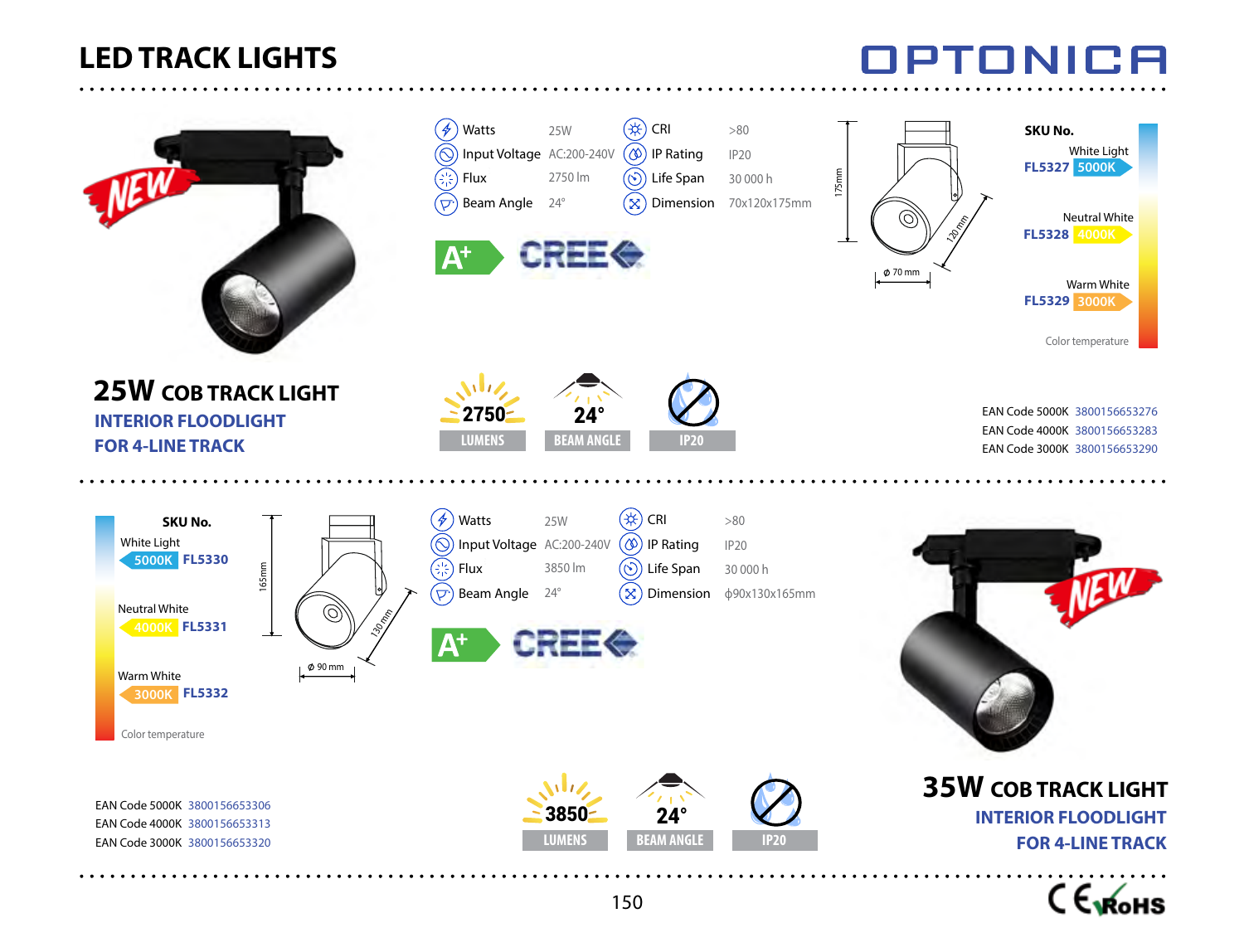# **IPTONICA**

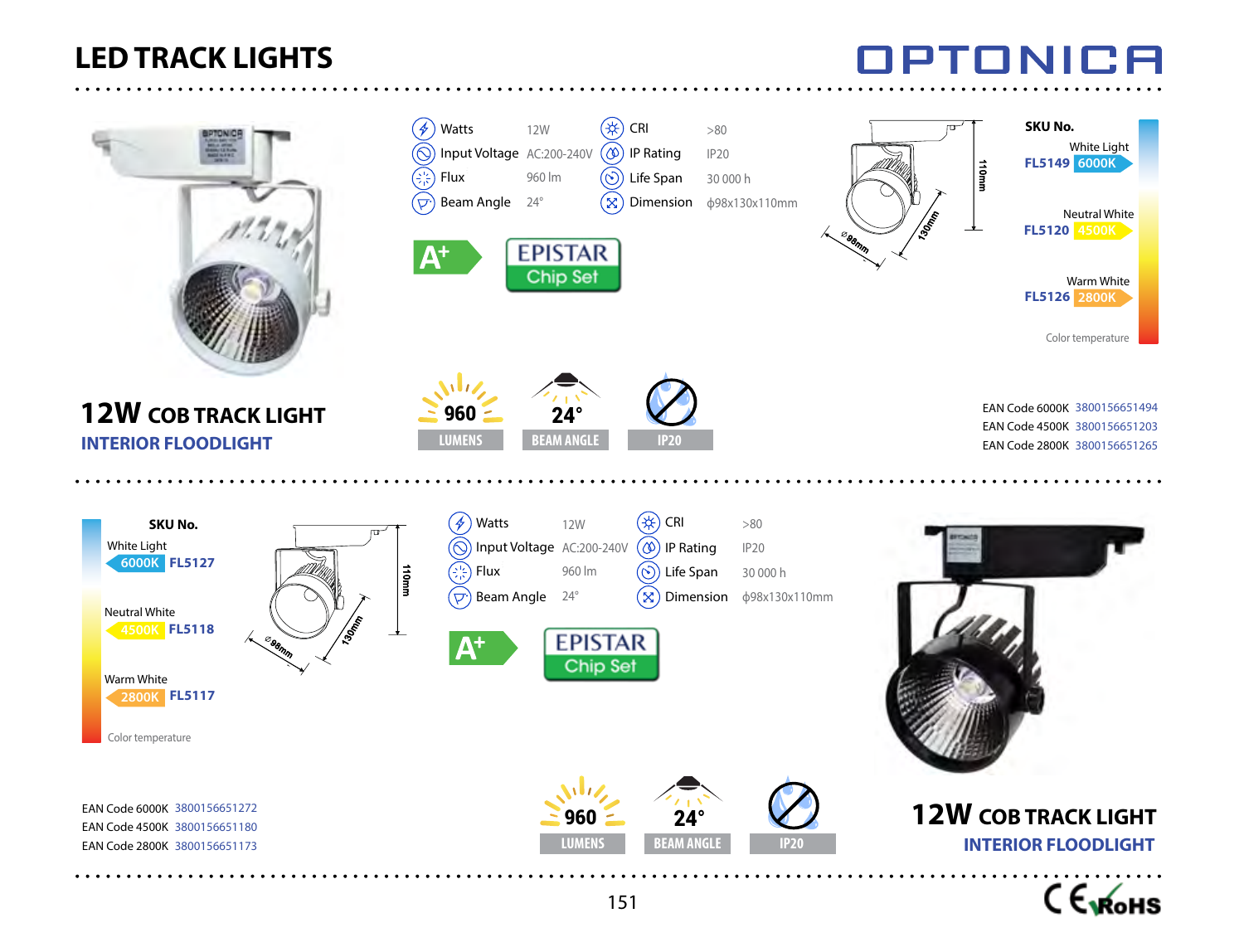



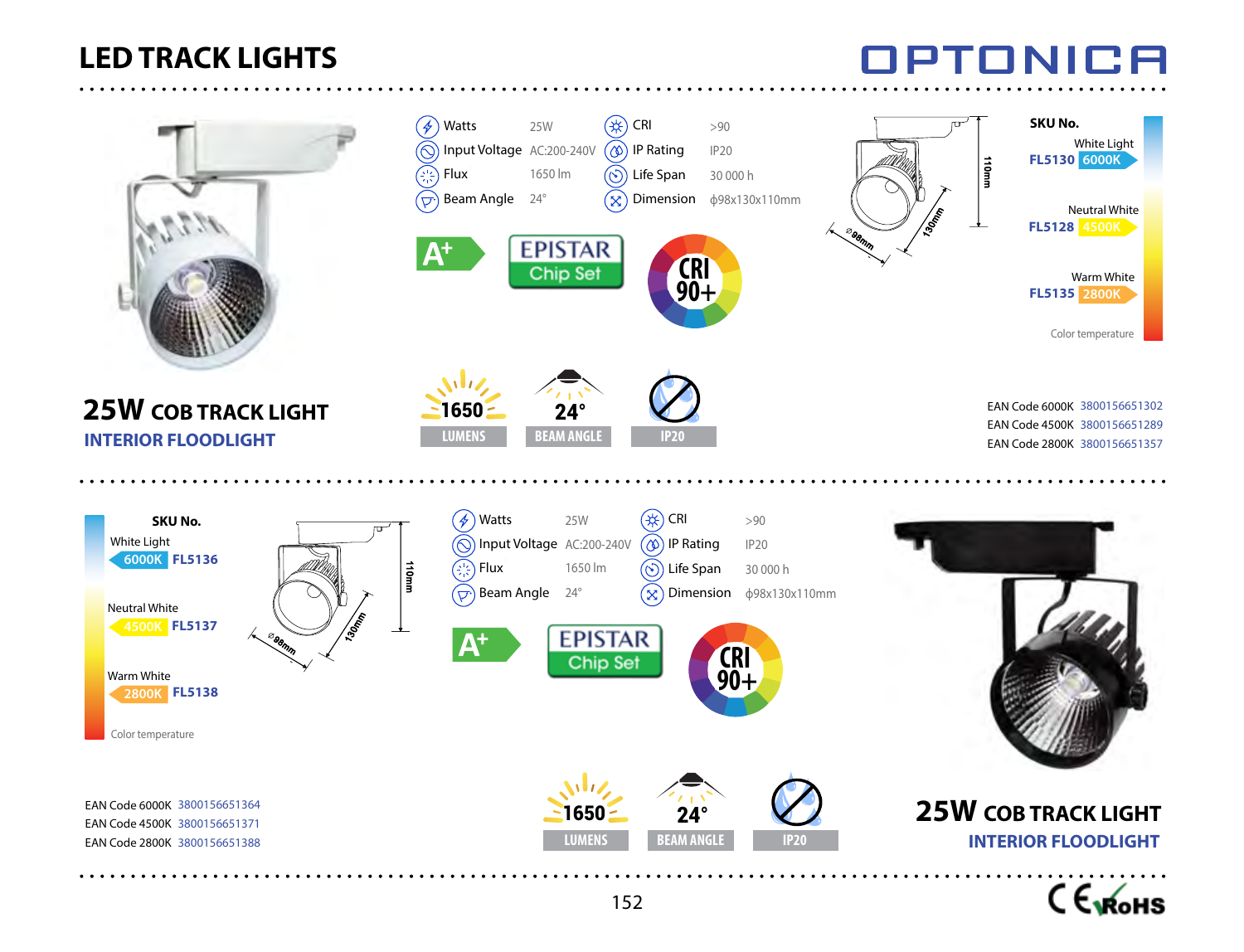**25W COB TRACK LIGHT**

**INTERIOR FLOODLIGHT**